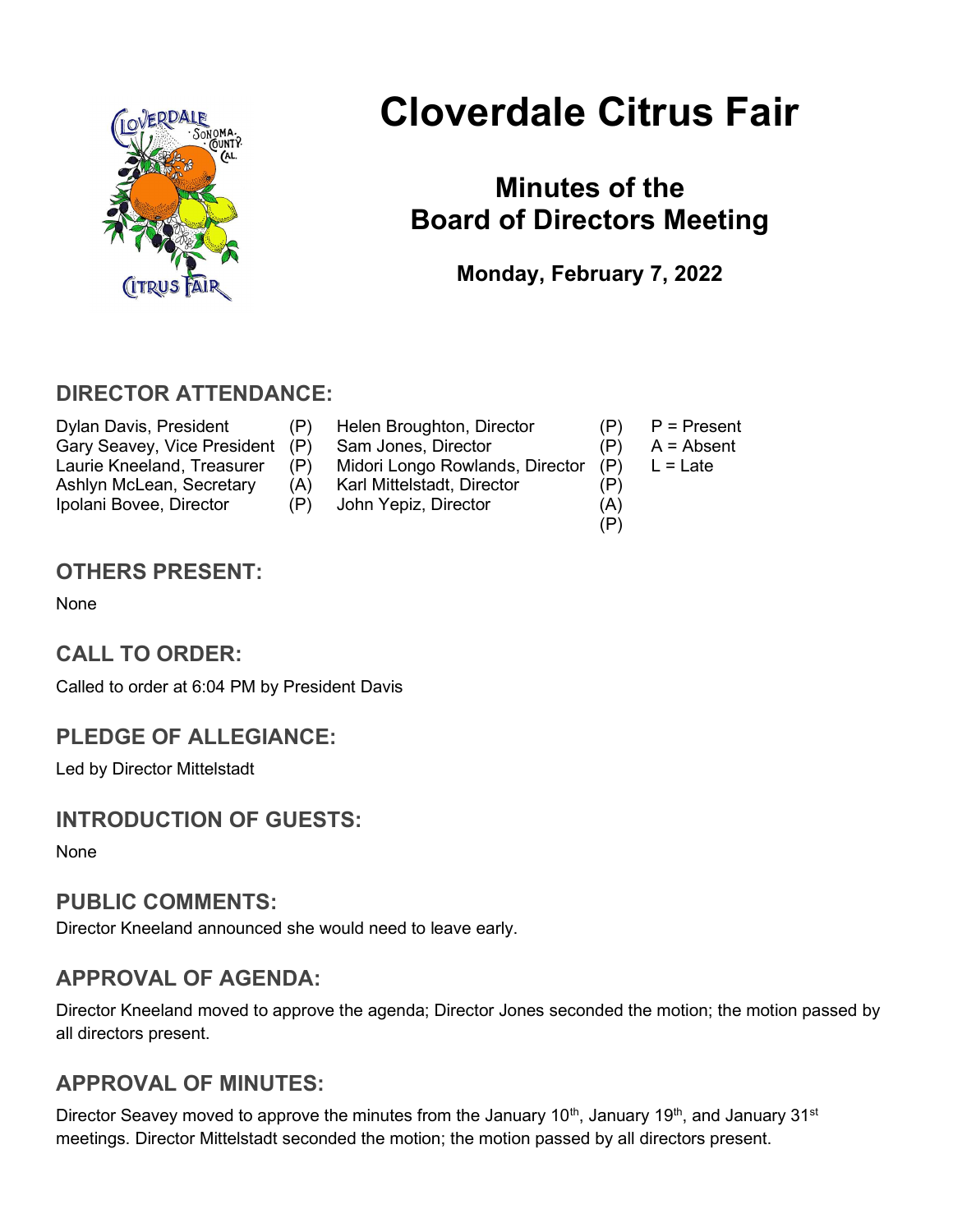## PRESIDENT'S REPORT:

No report.

## CEO REPORT:

Citrus Fair: CEO Keaney reported that efforts to reschedule entertainment, vendors, and concessionaires were underway. The animal show schedule had been solidified. New judges were being sought for the animal competitions.

SF Chronicle Wine Competition: The competition concluded successfully with revenue slightly greater than anticipated. Media response to public concerns about the gathering was handled without incident.

Fire & Earthquake Safety Expo: plans are underway; vendors and programming being recruited. Donations are more actively being sought to cover promotional expenses and the fair's contribution.

130<sup>th</sup> Anniversary Cookbook: final proofing has been completed and the book is on order. Pre-sales will open this week.

## STANDING COMMITTEE REPORTS:

#### Finance - Discussion

- Director Kneeland, reported the following as of January 31, 2021: Petty Cash = \$200.00, Change Fund = \$200.00, ATM Change Fund of \$2000, Operating = \$137,556.40, and Savings = \$1,856,698.75 for a total of \$1,996,655.15. The report is in draft form. 2021 Year End final reporting was not available.
- Director Longo moved to approve the draft report. Director Jones seconded the motion; the motion passed unanimously by all directors present.
- Director Seavey moved to approve the cash disbursements. Director Kneeland seconded the motion. The motion passed unanimously by all directors present.

#### Buildings & Grounds

● Director Mittelstadt reported that Burnside is being painted and the sign may be a possible upgrade. He mentioned electricity inspections to be done on the parking lot pedestals and that power in the shop needs to be addressed.

#### Bylaw and Policy

● No report.

#### FAIRTIME COMMITTEE REPORTS:

Ambassador Program

• The Committee will set a meeting soon; Lee Menicucci has expressed interest in being the emcee for the Queen retirement program and has provided input on the program. CEO Keaney has alerted the FFA teacher of the deadline extension for the Ambassador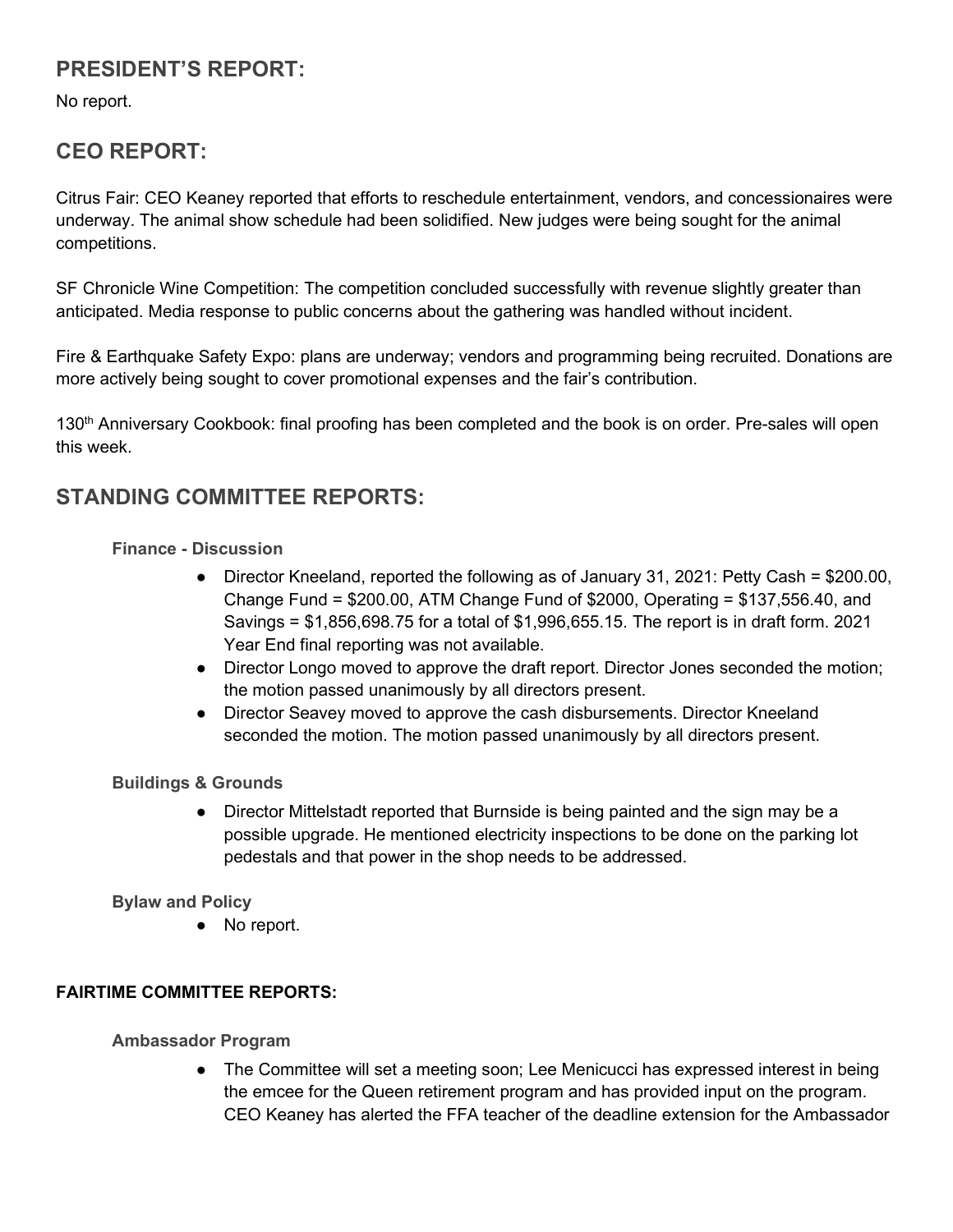program. with the beginning of the school year. Director Seavey will create a story Board to share with the committee.

#### Auditorium Entertainment

• Director Broughton reported that Diaper Derby would take place on Saturday, April 16<sup>th</sup> at noon in the Tea Room. Director Longo reported that Cabaret rehearsals have resumed successfully. Talent Show will take place on Sunday, April 24<sup>th</sup> at noon. Lily Lemon/Oran Orange will take place on Wednesday, 4/20 at 4pm.

#### **Exhibits**

• Director Bovee reported that the requirements for number of citrus fruits were decreased by ½, given the change in dates. She is working on contact with Druids and Rotary.

#### Parade

 Director Mittelstadt reported that the new date may enable the fair to utilize the wrestling team for street closures. He asked for assistance procuring golf carts; Director Seavey offered to try a contact he may have. President Davis confirmed he would be able to judge with the assistance of Justin McLean.

#### Friends of the Fair

 Director Bovee reported that she had a catering alternative. Decorations were reviewed. Direcor Kneeland will meet with CEO Keaney to confirm times for wine tasting.

## OTHER ITEMS

WFA Convention: President Davis reported that those attending the convention had the opportunity to network with others, review performances and entertainment, and hosted a booth at the showcase night. Director Jones reported that he and Director Seavey attended a workshop on Board leadership. CEO Keaney appreciated the Board members insight on things that the fair could offer.

Planning Commission Meeting: President Davis reported that several Board members and the CEO attended the Planning Commission meeting regarding the Alexander Valley Healthcare Wellness Center. The design was approved and will move through to the City Council. CEO Keaney spoke to the Commission and shared the Board's concerns. The Thyme Square Committee (Director Jones, Direction McLean, and Director Mittelstadt) will set a meeting to discuss how to solidify and present the needs of the fairgrounds. Director Broughton offered to serve as an alternate, should Director McLean be unable to.

Budget Amendments: CEO Keaney presented three budget amendments: the addition of the expense of credit card charges at \$7,500; the movement of \$100,000 for ADA upgrades to the capital budget; a formula correction to exhibits; a cost correction for the wine competition. Director Jones moved that the corrections be adopted and the revised budget approved. Director Mittelstadt seconded the motion. The motion passed unanimously by all Board members present.

2022 Fair Hosted Events: Director Davis requested a committee to move forward with the BBQ Competition. Director Longo, Director Bovee, and Director Jones offered to serve. CEO Keaney reported that the Kiwanis were interested in moving Oktoberfest back to the plaza, and so the Fair will not need to host this event. CEO Keaney asked for a committee to lead the  $4<sup>th</sup>$  of July event and incorporate other interested groups. Director